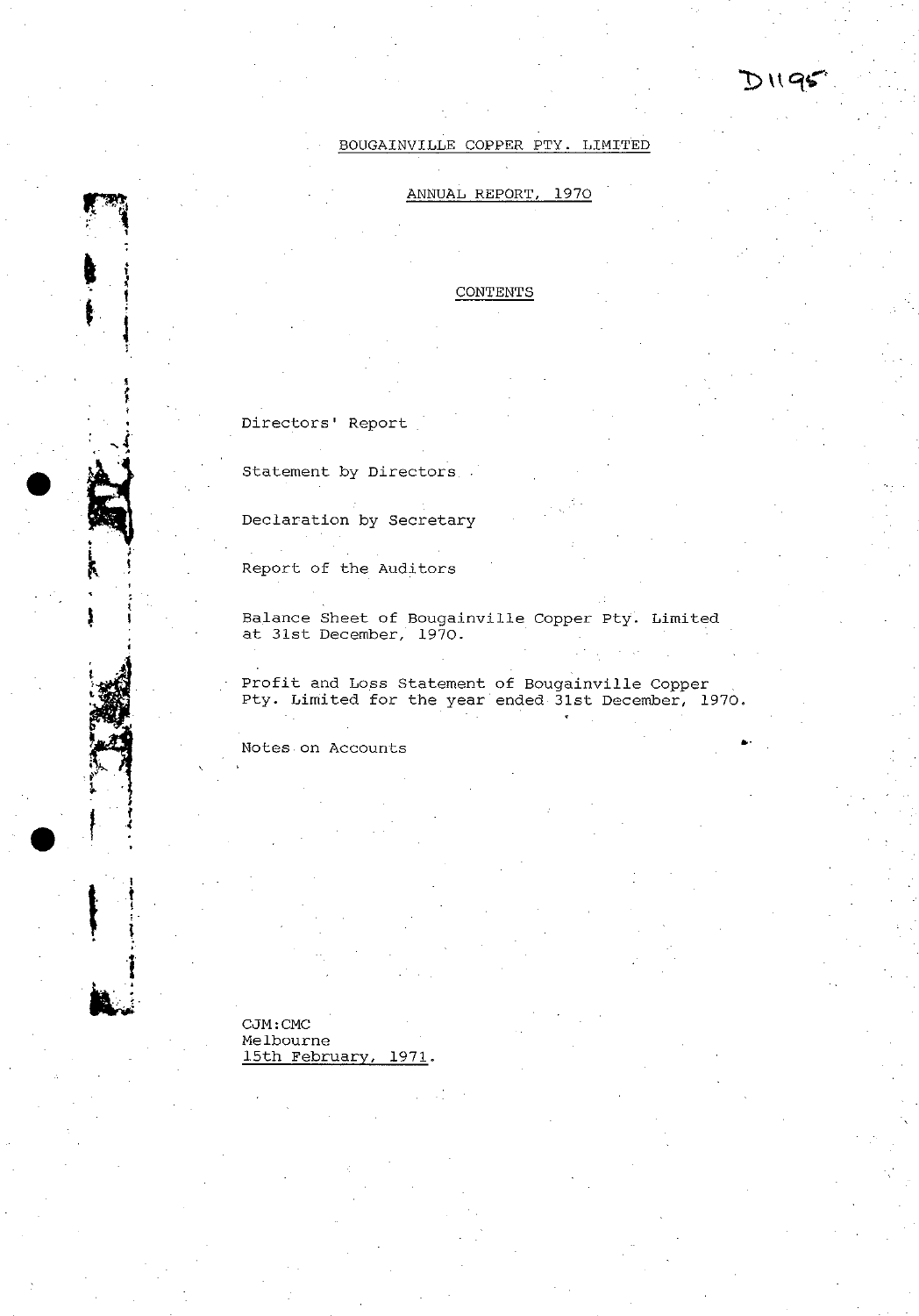### DIRECTORS' REPORT

The Directors present the Annual Report and the audited accounts of the Company for the year ended 31st December, 1970.

### 1. Profit and Loss Statement

The Company did not trade during the period under review. No dividends were declared or paid during the year.

# 2. Capital

'.

 $\bullet$ 

•

During the year the issued capital of the Company was increased from \$50,000,000 to \$93,750,000.

On 27th February, 1970, 25,000,000 ordinary shares of \$i.oo each, paid to fifty cents each, were issued to the Administration of the Territory of Papua and New Guinea in accordance with the provisions of the Mining (Bougainville Copper Agreement) Ordinance 1967. An instalment of twenty-five cents per share on these 25,000,000 shares was paid on the 2nd November, 1970.

On 14th March, 1970, 50,000,000. ordinary shares of \$1.00 each, paid to one cent each, were issued to Bougainville Mining Limited. A call of forty-nine cents per share on these 50,000,000 shares was paid on the 14th December, 1970.

3. Statutory

In accordance with the provisions of Section 162 of the Companies Ordinance the Directors state that in their opinion :-

- (a) the results of the Company's operations for the year under review have- not been materially affected by items of an abnormal character;
- (b) no circumstances have arisen which render adherence to. the existing method of valuation of assets or liabilities of the Company misleading or inappropriate:
- (c) no contingent liabilities have been undertaken by the Company since the end of the period covered by the last Report;
- (d) no contingent liability has become enforceable or is likely to become enforceable within the succeeding period of twelve months which will materially affect the Company in its ability to meet its obligations as and when they fall due.

For and on behalf of the Board

Ganca

C.J. Morcher, Secretary.

26th February, 1971.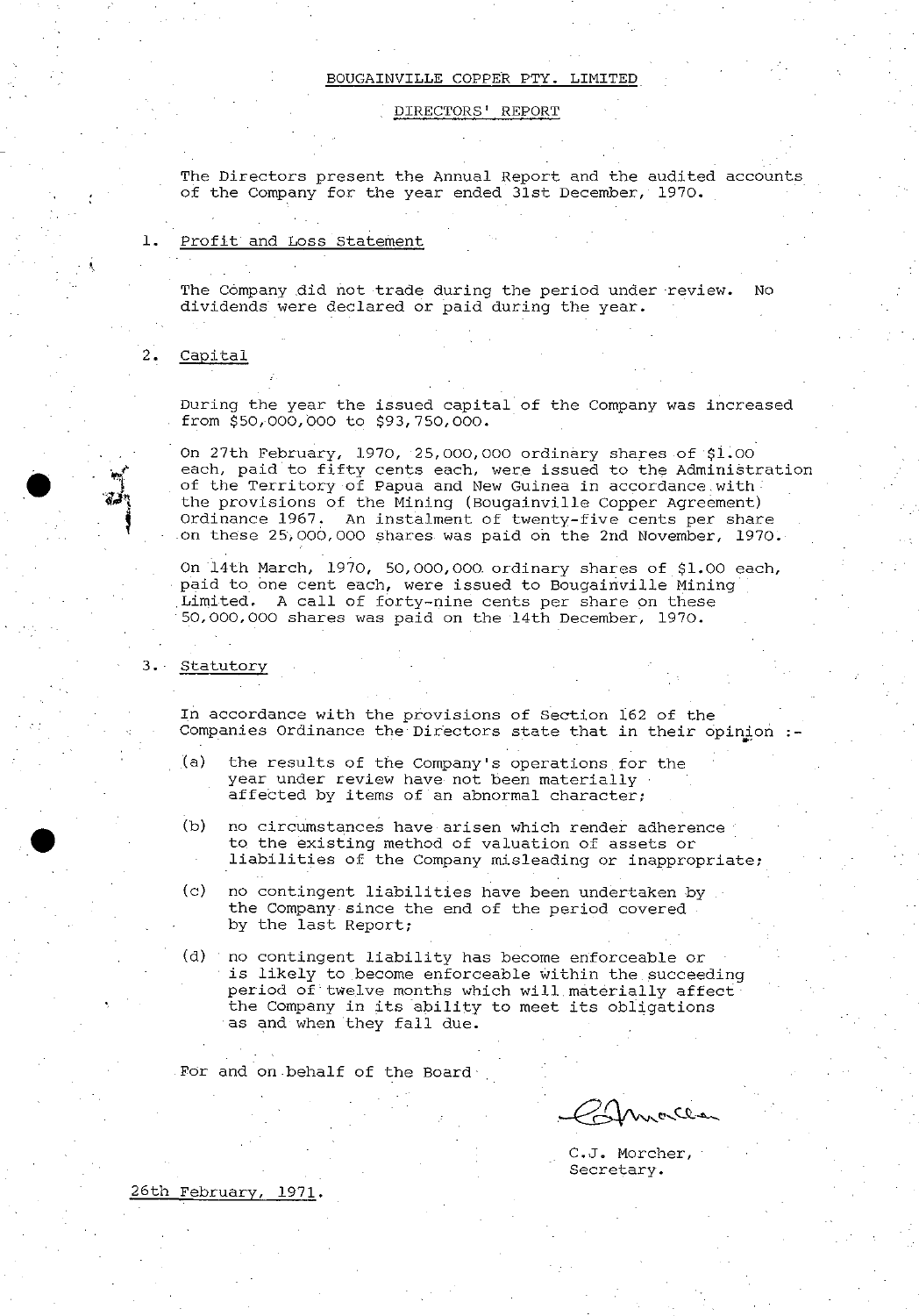### STATEMENT BY DIRECTORS

We, Maurice Alan Edgar Mawby and Frank Fletcher Espie being two directors of Bougainville Copper Pty. Limited, state that in our **opinion the accompanying profit and loss statement is drawn up·**  so as to give a true and fair view of the results of the business of the Company for the period covered by the statement and the accompanying balance sheet is drawn up so as to exhibit a true and fair view of the state of affairs of the Company at the end of that period.

Signed at Melbourne this **Cuenty-Sixth** day of **Jelhua**y , 1971.

On behalf of the Board

) •. ~ .•.. ~ •• ~ Directors Sistre )

### DECLARATION BY SECRETARY

I, Christopher John Morcher, Secretary of Bougainville Copper Pty. Limited, do solemnly and sincerely declare that the accompanying balance sheet and profit and loss statement of the Company are, to the best of my knowledge and belief, correct.

And I make this solemn declaration by virtue of the Statutory Declarations Act 1959, and subject to the penalties provided by that Act for the making of false statements in statutory **declarations. conscientiously believing the statements contained**  in this declaration to be true in every particular.

Declared at Melbourne in the State of Victoria this  $\mathcal{L}$ :  $\sqrt{G}$ 

Before me: Athene /  $\ell$ /llevel

Justice of the Peace

 $\bullet$  :

•

### REPORT OF THE AUDITORS TO THE MEMBERS

In our opinion, the accompanying balance sheet and profit and loss statement are properly drawn up in accordance with the provisions of the Companies Ordinance 1963 - 1968 and so as to give a true and fair view of the state of affairs of the Company.

The accounting and other records, including registers, of the Company **examined by us have, in our opinion, been properly kept in accordance**  with the provisions of the Ordinance.

Cooper Brothers &

COOPER BROTHERS & CO. Chartered Accountants

Melbourne, 15th February 1971.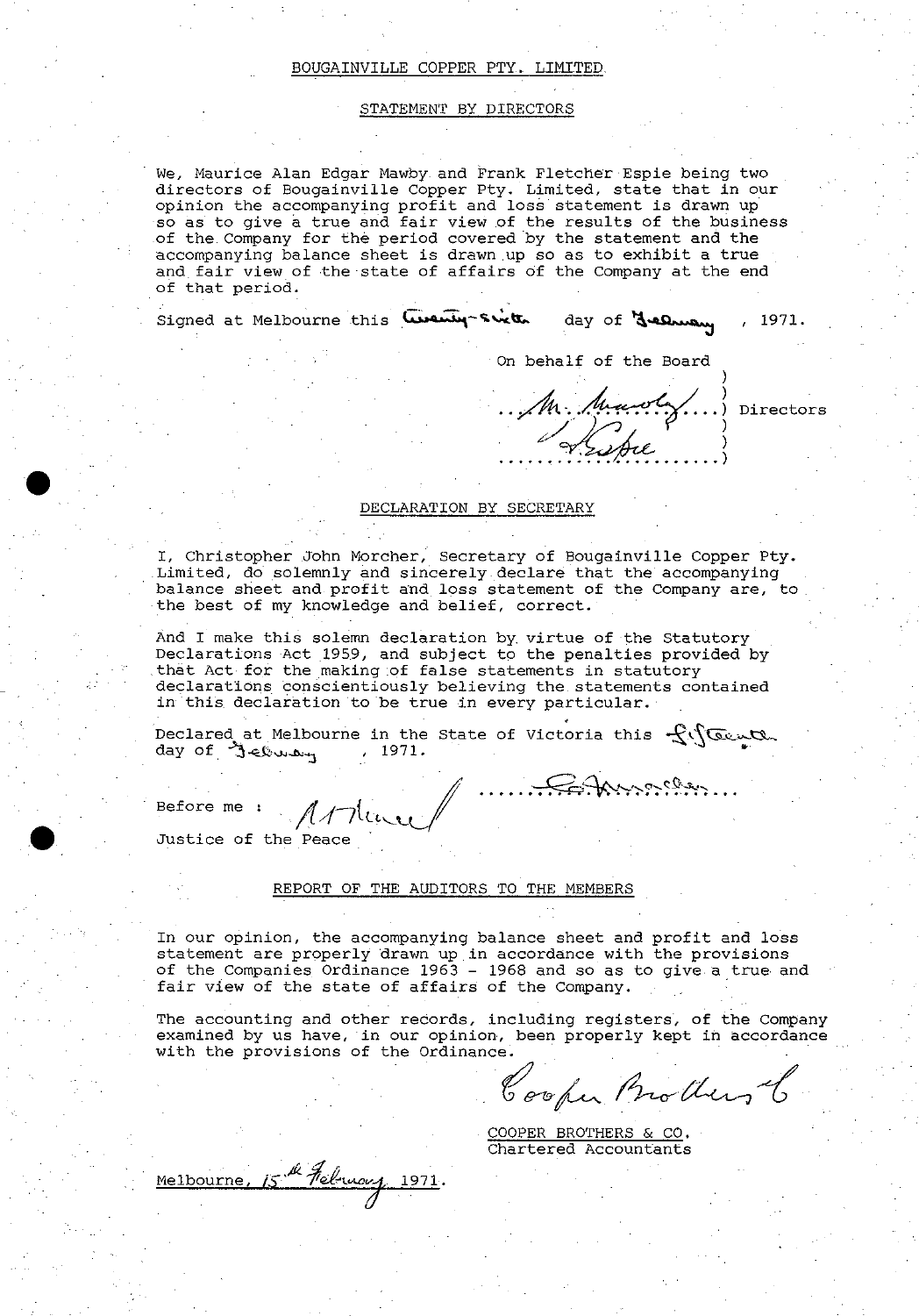BALANCE SHEET AS AT 31ST DECEMBER, 1970

|                                                                                                            | 1970<br>\$.                        | 1969         |
|------------------------------------------------------------------------------------------------------------|------------------------------------|--------------|
| SHARE CAPITAL                                                                                              |                                    | \$           |
| Authorized Capital                                                                                         |                                    |              |
| 125,000,000 ordinary shares of \$1 each                                                                    | 125,000,000                        | 125,000,000  |
| Issued Capital                                                                                             |                                    |              |
| 50,000,000 ordinary shares of \$1 each<br>fully paid                                                       | 50,000,000                         | 50,000,000   |
| 25,000,000 ordinary shares of \$1 each<br>paid to 75¢                                                      | 18,750,000.                        |              |
| 50,000,000 ordinary shares of \$1 each<br>paid to 50¢                                                      | 25,000,000                         |              |
| Total Shareholders Funds                                                                                   | 93,750,000                         | 50,000,000   |
| LIABILITIES                                                                                                |                                    |              |
| Maturing later than one year                                                                               |                                    |              |
| Secured Loans (Note 1)<br>Unsecured Loans (Note 1)<br>Provision for Long Service Leave                     | 48,756,217<br>4,764,530<br>75,973  | 44,635       |
|                                                                                                            | 53,596,720.                        | 44,635       |
| Current                                                                                                    |                                    |              |
| Bank overdraft and bridging loans<br>Creditors and accrued charges<br>Unsecured Loans<br>Amounts due to :- | 29,027,216<br>3,985,527<br>111,973 | 1, 245, 673  |
| C.R.A. Group Companies<br>R.T.Z. Group Companies<br>Associated Companies                                   | 2,770,351<br>35,492<br>2,273       | 1,108,000    |
|                                                                                                            | 35, 932, 832                       | 2,353,673    |
| <u>Total Liabilities</u>                                                                                   | 89,529,552                         | 2,398,308    |
| Total Funds Used By The Company                                                                            | \$183,279,552                      | \$52,398,308 |
|                                                                                                            |                                    |              |

/2

JFA:JYD **Melbourne,**  21st January, 1971.

•

•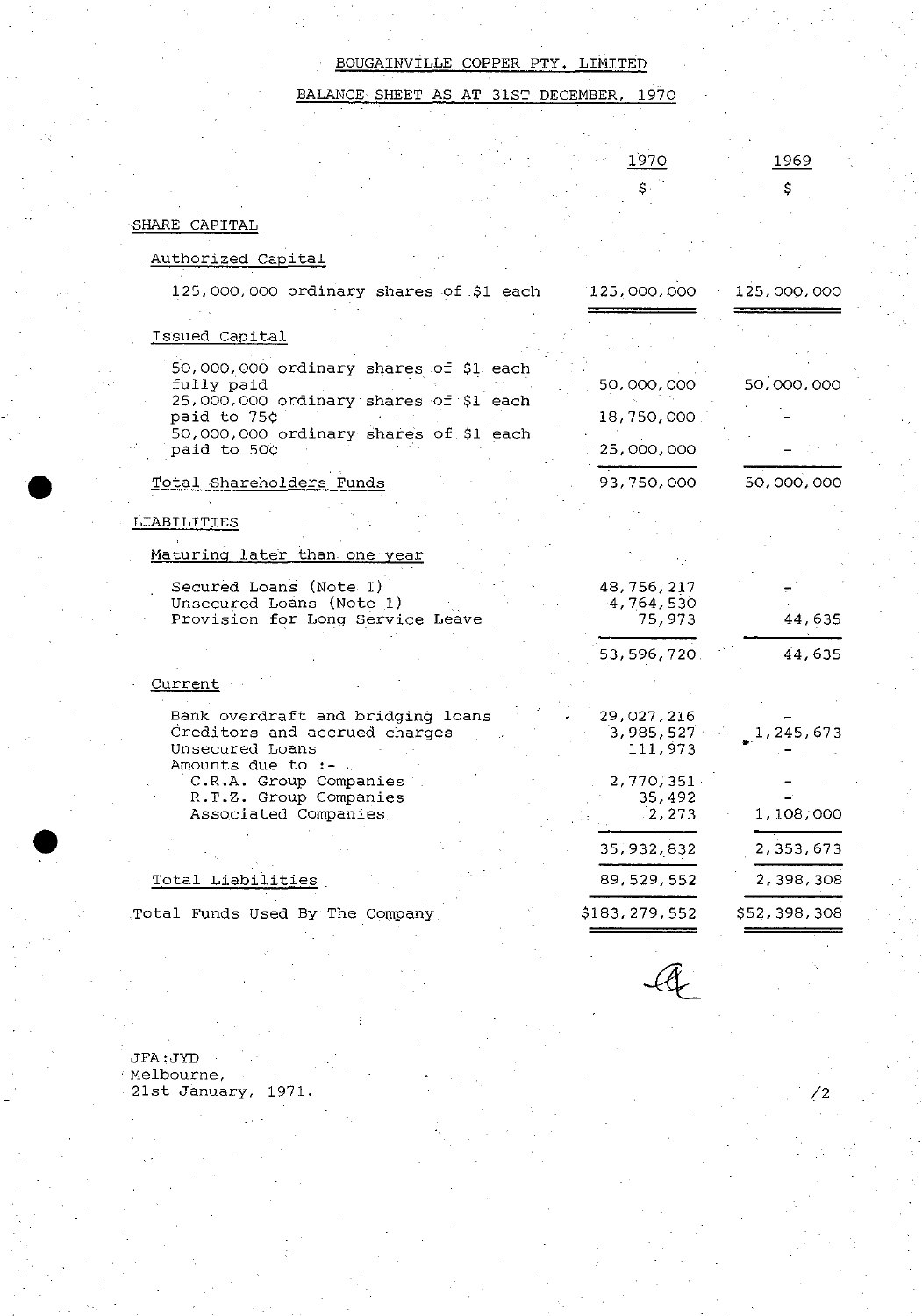BALANCE SHEET AS AT 31ST DECEMBER, 1970

| 970<br>Ŧ |  |
|----------|--|
|          |  |
|          |  |

1969

\$

•.

\$

THESE FUNDS ARE REPRESENTED BY

- ASSETS
- Fixed

•

•

| Development of mining property at cost                                                         | 181, 221, 290                 | 48,641,814   |
|------------------------------------------------------------------------------------------------|-------------------------------|--------------|
| Investments                                                                                    |                               |              |
| Unquoted shares at cost                                                                        | 45,037                        | 45.037       |
| Current                                                                                        |                               |              |
| Cash and bank balances                                                                         | .117.345                      | 261,675      |
| Short Term deposits and loans<br>Debtors and payments in advance<br>Stocks and stores (Note 2) | 447.427<br>799,594<br>648,859 | 3,449,782    |
|                                                                                                | $-2,013,225$                  | 3,711,457    |
| TOTAL ASSETS                                                                                   | \$183,279,552                 | \$52,398,308 |

**The accompanying notes form part of the accounts and are to be read**  in conjunction therewith.

PROFIT AND ,LOSS STATEMENT

FOR YEAR ENDED 31ST DECEMBER, 1970

| $\sim$                        | 1970 | 1969       |
|-------------------------------|------|------------|
| $\sim$ $\sim$<br>$\mathbf{A}$ |      |            |
| Revenue                       | NIL  | NIL        |
| <b>Expenses</b>               | NIL  | <b>NIL</b> |

 $a$ 

JFA:JYD **Melbourne,**  21st January, 1971.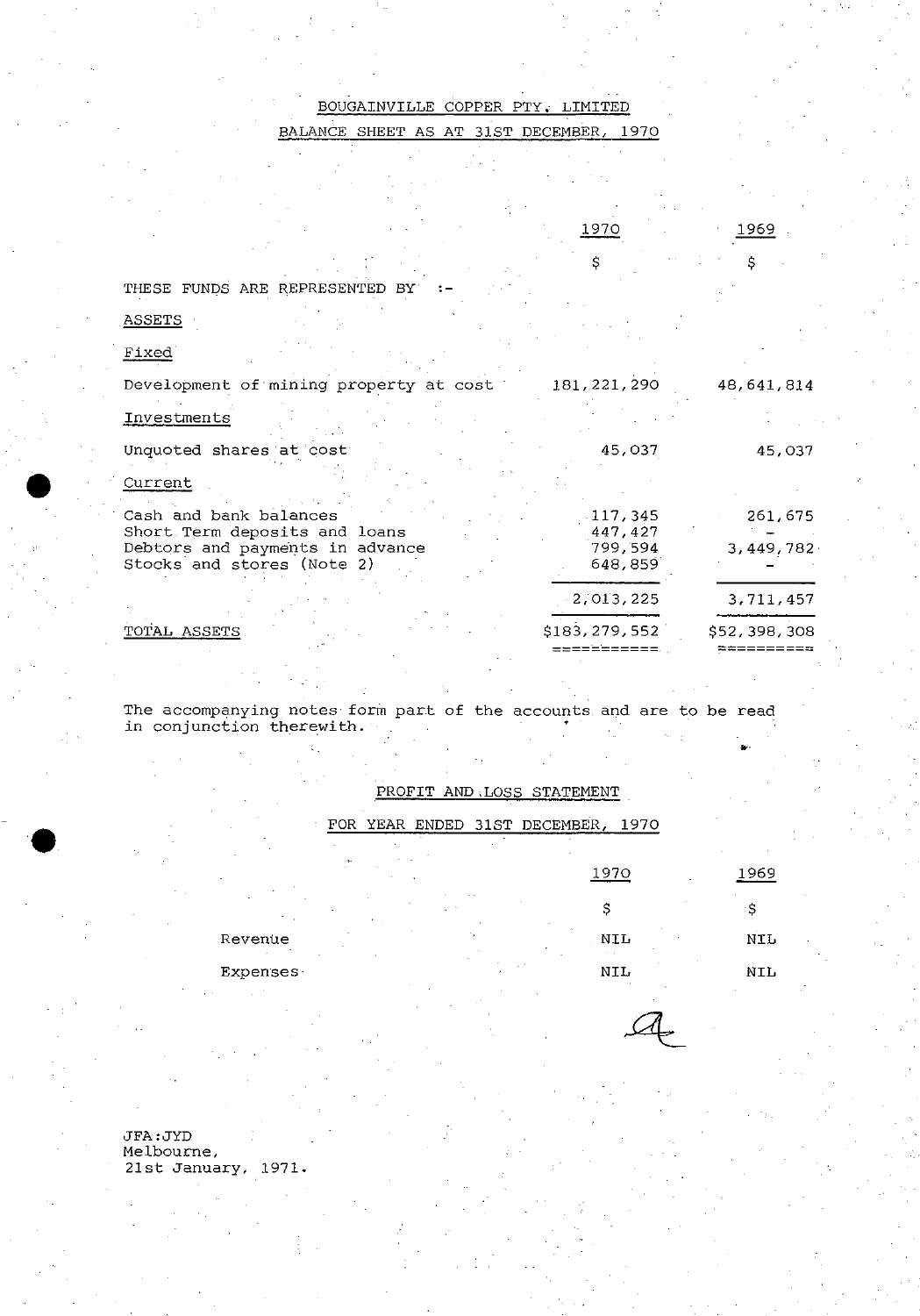# NOTES ON ACCOUNTS

## 31ST DECEMBER, 1970

# **1.** LOANS (maturing later than one year)

**Secured** 

These loans are repayable over years 1973 to 1982 in **U.S.** dollars **and they are secured by a charge over all the issued share capital**  of the company.

**Unsecured** 

Repayments are to effected over the period 1971 to 1981.

### 2. STOCKS AND STORES

Stocks and stores are stated'at the lowest of cost, net realisable **value, and replacement cost.** 

### 3. COMMITMENT§

•

• Capital commitments not reflected in the accounts totalled approximately \$81, 500,000 at 31st December, 1970.

## 4. CURRENCY CONVERSION

**All amounts have been converted at the rates ,of exchange ruling 'at: the date of each transaction.** 

# 5. AUDIT FEES AND INTEREST

Included in, Development of Mining Property are Audit, fees of \$13,000 and Interest of \$3,965,172.

**»,**